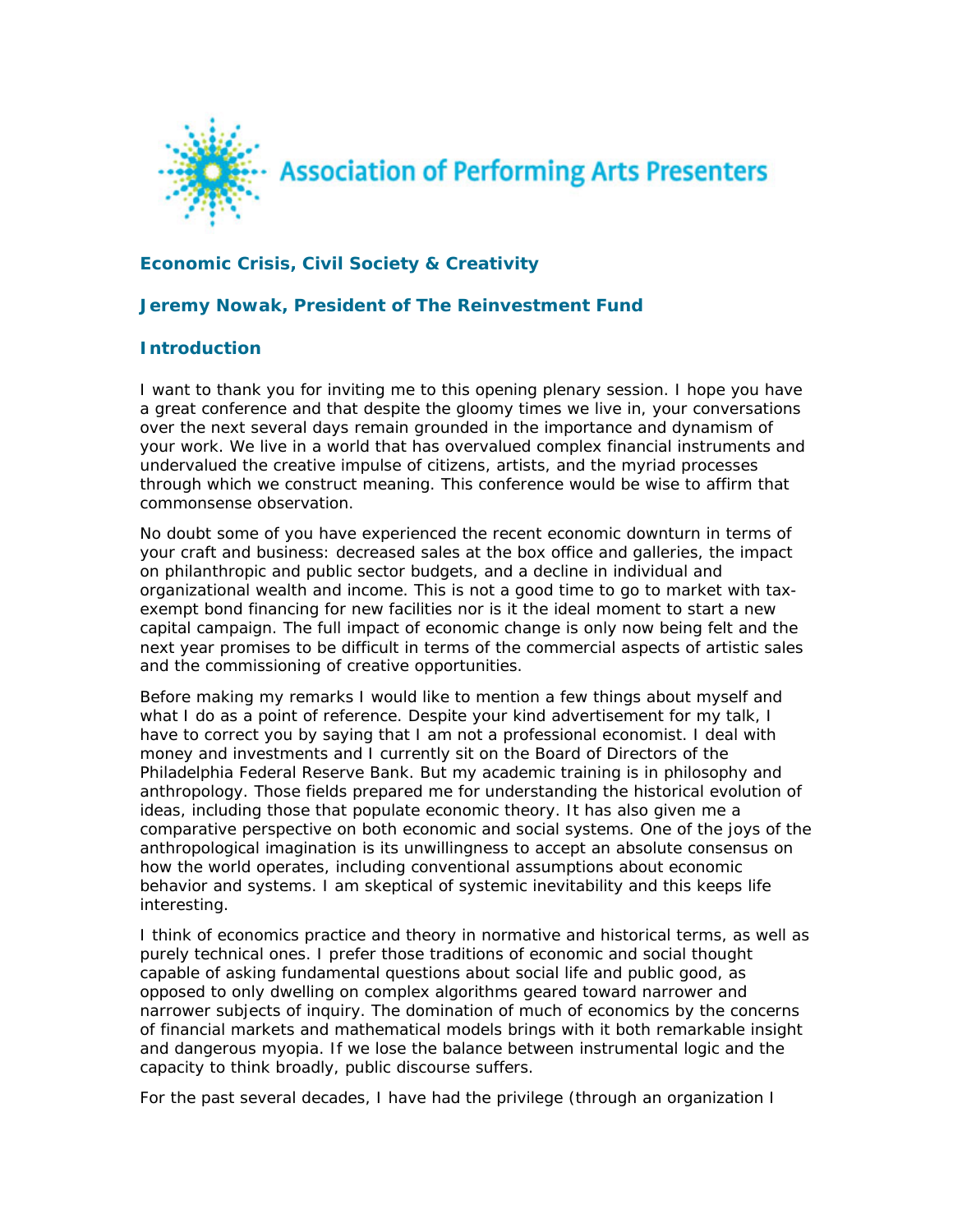founded) of allocating hundreds of millions of dollars into some of America's most distressed cities and communities – building thousands of housing units, providing financing for the finest innovations in inner-city school reform, demonstrating the viability of financing supermarkets in low income communities, and providing investments to hundreds of small businesses. We have also taken a particular interest in financing artistic and cultural spaces: artist work areas, performance spaces, craft-based entrepreneurs, theatres, public plazas, and mural arts efforts. As a result, I appreciate the way in which creativity is a powerful catalyst for placemaking, particularly in older industrial cities and towns. Recently, the Rockefeller Foundation, in collaboration with the Social Impact of the Arts Project at the University of Pennsylvania, gave me an opportunity to reflect on issues at the intersection of creativity and urban development – a subject about which we are only scratching the surface.

TRF finances projects that reside in the real economy. I do not romanticize that economy nor the people for whom and places in which it occurs. It is filled with difficulties and obstacles, but it is the organizing infrastructure for our craft. And it is a craft that I love! I love reclaiming blocks of abandoned buildings, creating quality services and schools, figuring out how to manage risk that others frown upon, and most of all linking organized citizens and organized money into a virtual circle of development and confidence. I have no interest in drifting into that part of the economy obsessed with the re-packaging and trading of securities and making obscure bets on future outcomes of those securities; this is an economy where at every stage of the transaction value is extracted and risks are often obscured. I use it in order to create liquidity for my organization, but it never dominates my thinking or operating logic.

In my part of the economy, I have suffered only negligible losses, but neither have I made significant wealth. I run a profitable organization that uses market disciplines to deliver social and economic benefits, but is not hampered by the necessity of maximizing profit. We can distinguish and exert control between profitability and profit maximization as long as we are able to exert control over the capital structure of the organization, the expectations of investors, and the ability to circulate in the grey zone of public purpose and markets.

A particular example of our work that may resonate with this audience involves rebuilding one of the communities made famous in the HBO series, "The Wire." This is a neighborhood where four years ago a woman named Mrs. Dawson, who fought to keep drug dealers from running the community, had her house firebombed and lost her life and the lives of her six children. Shortly afterward TRF teamed up with a wonderful group of inner-city churches organized by BUILD, a local organizing group, to buy hundreds of abandoned housing units and begin the process of rebuilding that neighborhood. Prior to doing that we walked every street of East Baltimore, along with hundreds of local volunteers, using commonsense and computer aided design to chart an authentically directed future for the neighborhood. We met in church basements and living rooms, listening, providing information, and co-creating a strategy for change.

The first homes are now being bought and occupied in the midst of the financial meltdown. Two weeks ago, in a magically irrational economic act, we purchased a liquor store that was selling alcohol to young people and functioned as a gathering place for drug distribution. We overpaid because its demise was worth more to us than the market value (and the owners knew it). We then added to this irrational act by publicly burning the liquor license – which we could have sold on the market for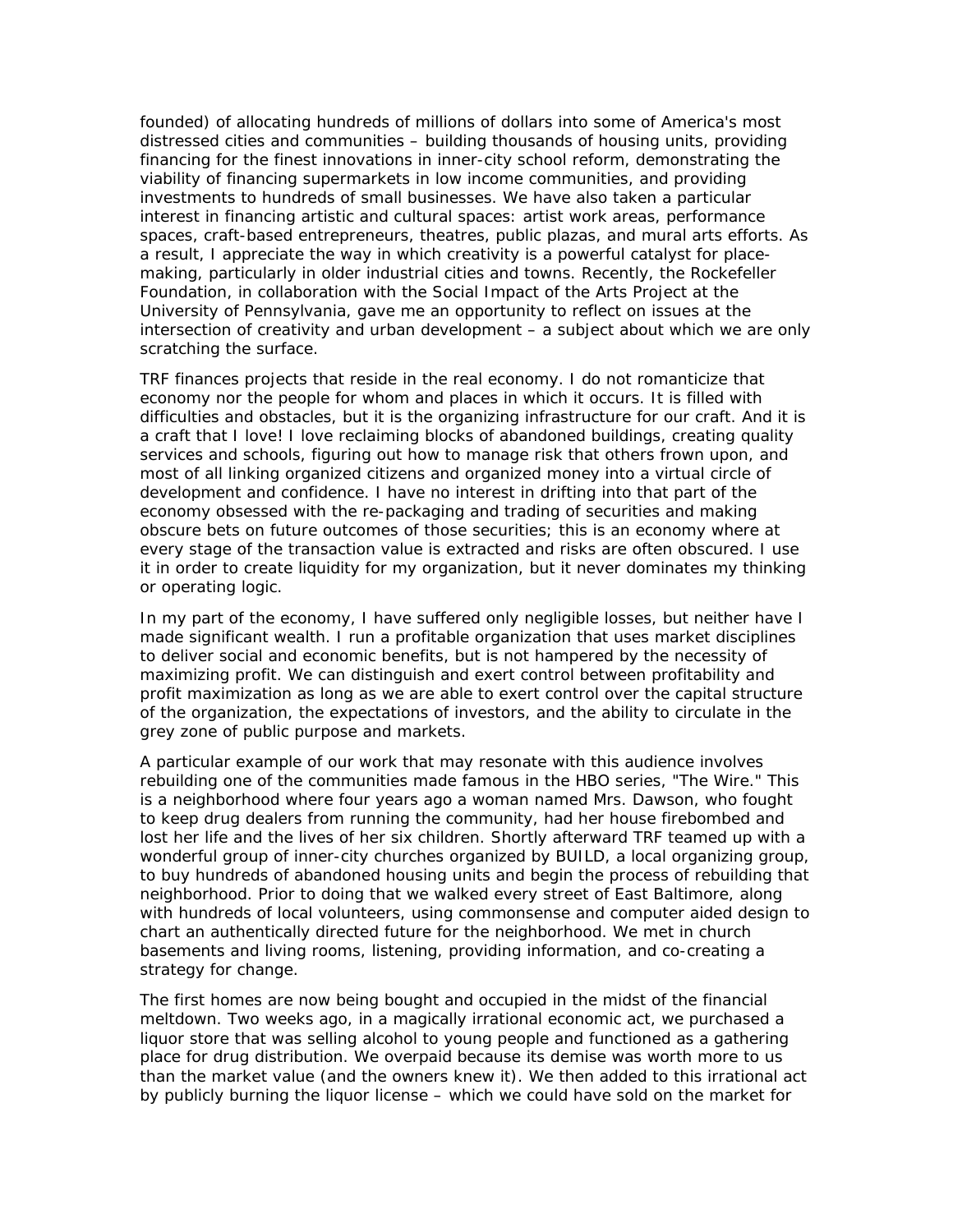\$75,000. At least it got us a good article and picture in the Baltimore Sun. Now I am no member of the local temperance society, but creating assets and eliminating harmful liabilities is an act of creative citizenship and it marked a high point in my life.

I realize that is a long-winded introduction. But it helps sets the stage for my remarks. My job today is to speak from that grey zone between civic and private in an effort to reflect on four issues: 1) the nature and cause of the current financial situation; 2) where we are headed in terms of public policy; 3) some lessons from the present wreckage; and 4) my sense of what this means for the creative sector as an important part of both the economy and civil society.

# **1. The Financial Crisis**

The current financial crisis is a result of three interrelated events: 1) the bursting of a housing bubble; 2) the decreased solvency of the financial and credit system; and 3) recessionary effects causing a decline in Gross Domestic Product, jobs, and corporate profits, and an increase in personal and small-business bankruptcies. To some extent, all of these issues are now global in reach and threaten the health of both developed economies (Euro zone, Japan) and developing economies.

These events have affected or been affected by the stock market, which has fallen from a high of 14,000 (Dow) to a low of about half of that. Moreover, as stock and housing value declines continue, the aggregate loss of wealth experienced by American households has been acute. In just the past 18-24 months, all of the housing equity gained during the housing bubble of the years between 2002 and 2006 evaporated. And for the first time in many years, we are losing value consistently in asset classes common to most Americans (housing and the stock and bond value of mutual funds and pensions). This wealth loss is widespread and it affects behavior – what we buy, where we travel, what we are able to borrow, and what kind of risks we are willing to take – which in turn creates increased job loss, uncertainty, and deflation in the value of many assets.

We talk about recessions as a normal part of a business cycle and remind ourselves that we have had a half dozen or so recessions in the past fifty years. But this current downturn signifies something unusual. For one, it will last longer (13 months so far, but likely a good 24 months or more). The longest recession in most of our adult lifetimes has been 16 months and most have averaged around 9 or 10 months. Secondly, it will be deeper in terms of negative growth, certainly than the most recent recessions. While the figures are not out yet, I think that the fourth quarter of this year will show negative growth of at least 4% and perhaps higher. Thirdly, it signifies something fundamental about the current economy, especially the institutional culture of American finance and Wall Street. This recession is accompanied by a financial institution crisis and will therefore have deeper significance. It is this third point I will focus on at some length because it ties back to the issues of the session – what this means for our culture, for civic life, and for the creative enterprise in general.

The problems we are experiencing today are partially a result of an extraordinary run-up in debt at every level of society – public sector, consumer, and corporate. The greatest debt expansions have occurred with consumer and corporate debt, although the recent hum of the federal printing press will soon give these other sectors a run for their money. Consumer debt alone, which 25 years ago represented about 45% of GDP, is now about 100% of GDP. And this is not just a matter of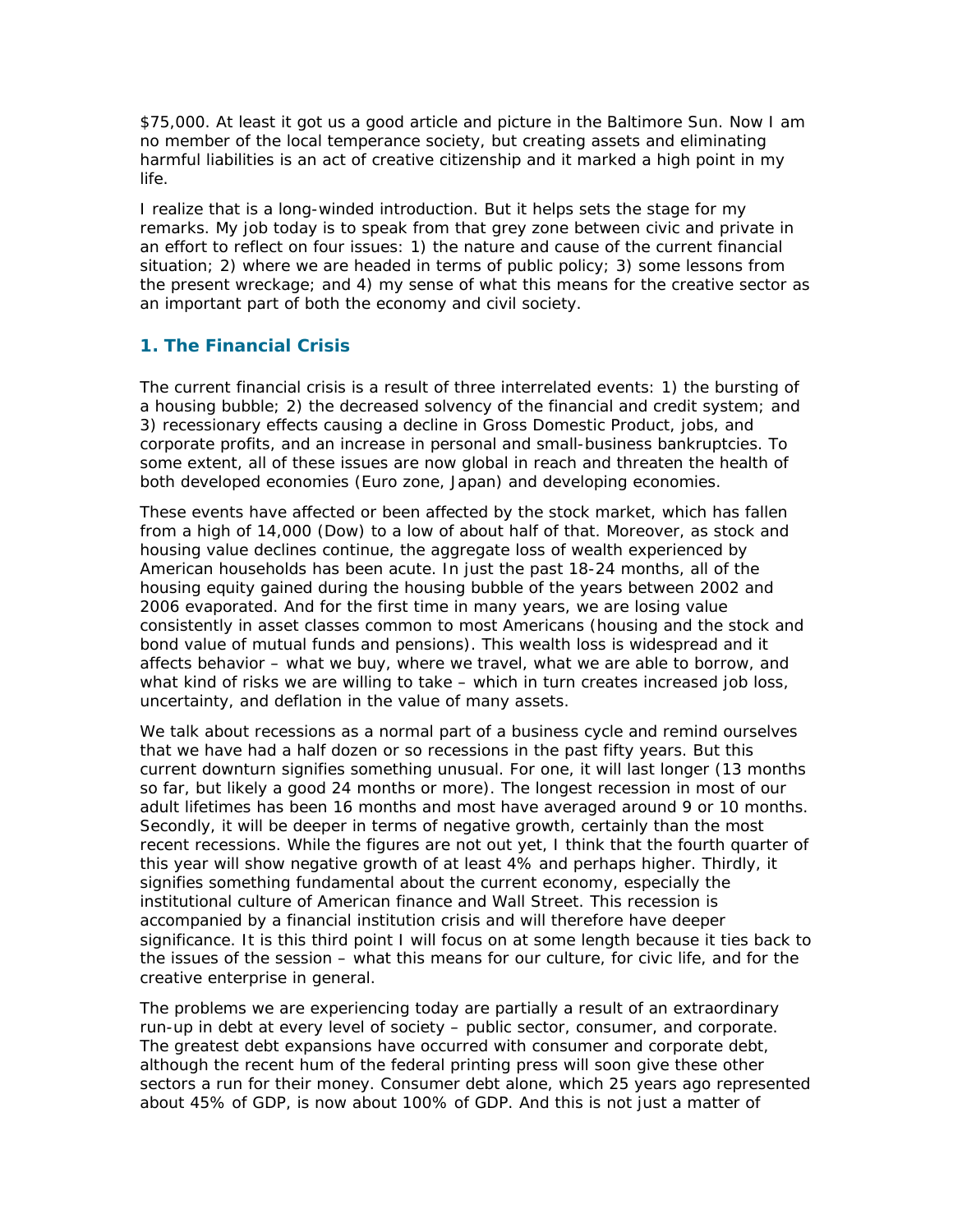mortgage loans or the subprime lending industry but of a massive extension of credit cards, auto loans, student loans and other consumer debt.

The siren call of debt has been visible in every retail strip and in every mailbox. Could you walk down a commercial avenue in a lower-income or even some middleincome communities during the past two decades without being deluged with pay day loan operations, home mortgage finance companies, check cashing agencies, pawnshops, car title loan outlets, and tax preparer operations that offer revenue anticipation loans? Could you open up your mailbox without being deluged with teaser-rate credit card offers? I am certain that you, like me, were part of carefully selected elite group that was offered a special deal for a few months which eventually calculated out to 20% or more in interest payments. We were all special; to breathe meant you were special.

In one sad but comical episode, I remember getting a call from the nursing home that took care of my 89-year-old mother before she passed away some fifteen months ago. She had no assets and no income outside of social security and the contributions of her children. But she not only continued to receive credit card offers as a result of her excellent credit history, but one day she was sent a stack of checks for immediate use. The nurse found her filling out the checks to pay for her room in Atlantic City, where she often imagined she was vacationing. Luckily she wrote the check out to a hotel that had not existed for forty years or so. And I was able to get them away from her. So much for automated credit scoring systems!

The conventional argument of the Greenspan years was that this massive run-up of debt was not a problem because it was accompanied by a concomitant increase in wealth. But that argument has fallen apart as the decline in wealth has become so significant, making it clear to so many households that they are sitting on a pile of debt with no recourse to pay down through the sale or re-financing of assets. Of course, the Greenspan argument was always somewhat problematic: it did not take into consideration the lack of sustainability between income and debt in households; it did not distinguish carefully among different income cohorts and how the overindebtedness of the bottom 40% of the population was never covered by a significant wealth increase; nor did it ever (until very recently) come to terms with the utter madness of poor underwriting and the explosive nature of not just a subprime mortgage market but, as one commentator called it, a sub-prime financial system. America became a debt machine and we are now paying for it by having to de-lever household, corporate, and government obligations. Moreover, we are paying dearly for a state of denial that up until 2007 was reflected in statements by Fed Chairman Bernanke and Treasury Secretary Paulson that the subprime mortgage problem was largely containable.

We could spend a lot of time on why this happened and who is to blame: profligate consumers, rating agencies, a \$10 trillion shadow banking system with inadequate capital requirements, poor (and often non-existent) public regulation and enforcement, lenders who took advantage of unsophisticated consumers, or structural problems with entities such as Fannie Mae (privatizing gain, while socializing risk).

But one thing ought to be clear: the housing bubble, along with the sale of other capital and consumer goods, was a *debt bubble* facilitated not only by the availability of capital (what economists call liquidity) but by the construction of a new system of debt allocation and risk displacement. All along the continuum of debt provision from brokers to lenders, to appraisers, to rating agencies, to investment houses that bundled mortgages and other assets and sold them to investors, to the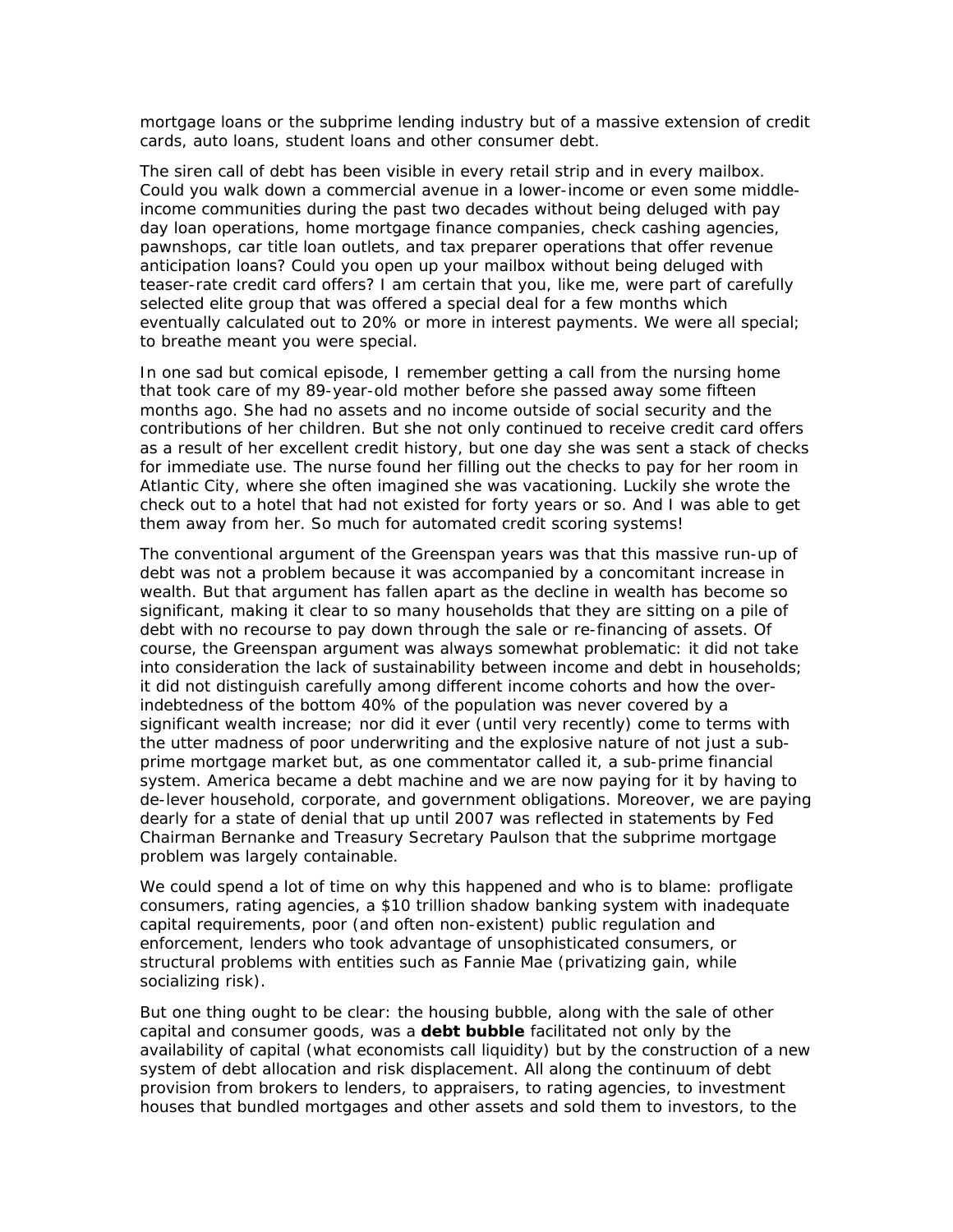insurers of the debt instruments, there was a profitable but unsustainable system that piled unimaginable levels of debt onto our collective balance sheet. The incentives of this system were misaligned so as to maximize short-term profit and competitive advantage (vis a vis competing firms), while enabling a longer-term crisis.

The system crashed once the underlying value of the assets came back down to earth and the inability to make payments on many of those loans revealed the flaws in the overall architecture of the new financial innovations. As the pricing of assets began to decline on the balance sheets of financial institutions, as their net worth became impaired, as the major sources of government sponsored liquidity (Fannie Mae and Freddie Mac) went into receivership, as the number of Americans facing and experiencing foreclosure rose, and as fears grew about the risk embedded in exotic (and not terribly transparent) derivative products, we experienced the greatest unraveling of the financial system since the Great Depression. It certainly dwarfs in scale, cost, and complexity the S&L crisis, even though they share some interesting elements, not least of which is a common geography of speculation. Indeed, this is no ordinary recession. It is a recession facilitated by and accompanied by a major crisis in the solvency of the financial system itself.

As this all happened, major banking and Wall Street firms – AIG, Indymac, WAMU, Wachovia, Bear Stearns – were assisted by the FDIC, Treasury, and the Federal Reserve. The reasons for Federal Reserve and Treasury assistance for major Wall Street (non-bank) companies revolved around the fear that in the absence of a bailout, risk to the broader financial system would ensue. This is the only reason most economists should want to subscribe to a bail-out; its failure would result in significant systemic risk that would affect a critical mass of other firms and individuals and lead to a more significant problem. Of course, we do not have a very good measure for any of this, nor have American citizens who are underwriting the bailouts been given anything resembling an analysis of how it was measured. Thus – as in the case AIG – we have taken this all on faith. And of course, we rarely get a counter-factual, such as what would happen if we simply let it fail (although some would say that Lehman is the closest thing we have to such a counter-factual).

The other side of the systemic risk argument is the familiar concept that came from the insurance industry a few hundred years ago (and has since migrated to economics, various other social sciences, and public policy); the notion of *moral hazard*. Moral hazard posits that if you insure risk, then at a certain point it will subvert behavior by making us more likely to act in a careless and less self-regulated manner. Take away too much risk, and I lower my guard. If I know that the value of assets or income will be covered in some way, then I may change decisions I make. If I see that there are no consequences to a default or non-payment, then I may simply follow suit. At the level of a major corporation, the fear of moral hazard is that if risk is socialized (the bailout), what prevents us from taking undue risks in the name of short-term gain, but long-term instability? Moral hazard is partially linked to the "too big to fail"' problem, but they are one and the same.

Now wherever you stand on these issues – wherever you think the sharp edge is that separates moral hazard and systemic risk – we have witnessed an extraordinary set of decisions taken by the Treasury Department and the Federal Reserve that has defined this edge and embedded those costs within the federal budget. And since the time of the early bailouts we have watched a massive flow of government capital that has gone to recapitalizing the financial sector, which in turn has facilitated greater levels of financial sector consolidation. One day, Americans will wake up from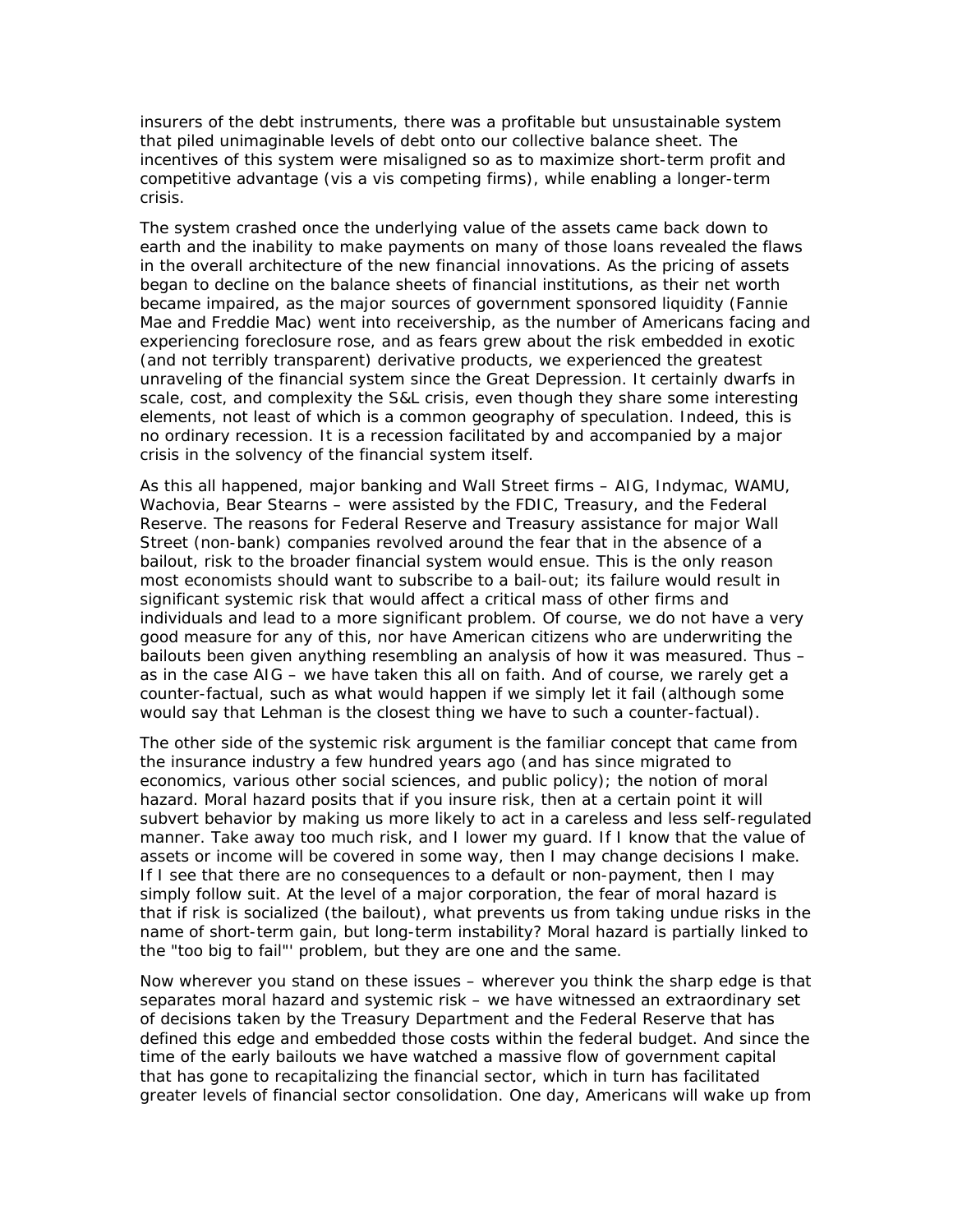all of this and come to terms with the fact that there are now four major banking holding companies – Bank of America, JP Morgan Chase, Citigroup, and Wells Fargo – that represent about 80% of all bank assets from among a group of about 8,000 banks.

The recapitalization of the banking system and the decision to grant bank holding company charters to the remaining investment houses and others (Goldman, Morgan Stanley), complete with temporary exemptions from such knotty problems as capital adequacy, has led to a more spirited public discussion about the propriety and strategy of recapitalization. Much of this discussion has revolved around the issue of what they are doing with the public dollars. Does it have a public purpose and can citizens reclaim the investment and make money, given the nature of the risk?

Just last week, GMAC received a significant infusion of government capital that will allow it to make auto loans (including subprime loans) as a way of both propping them up and helping to move automobile inventory. I do not know whether this makes sense. I do know that it serves the interest of at least one major private equity firm with a major stake in the company; and I wish that I knew more about the reasoning and management covenants that accompanied the public investment.

So this is where we are in terms of the financial crisis. But I would like to point out one further item. There has been a parallel set of policy options and prescriptions throughout this crisis that have focused more attention on stabilizing housing values and keeping people in homes, rather than focusing on the impaired balance sheets of financial institutions. The two are related but it is a matter of emphasis and strategic priority. By taking the path we have chosen through the Treasury Department's TARP program and the many liquidity instruments and monetary policy changes at the Fed, we have made very explicit choices not only about emphasis, but about causality. We had better be right!

## **2. The Next Major Policy Moves**

All of the data available leads prognosticators to believe that 2009 will be a very difficult year in terms of economic growth and that 2010 will record only a very slow recovery. Today, retail sales are anemic, manufacturing data shows dramatic declines, and there is not great news in terms of employment and corporate earnings. There will be additional bank failures, although hopefully not at the scale of Indymac or Wamu. Moreover, the cavalcade of non-bank financial institutions that have closed recently – from mortgage companies to hedge funds – will continue. (More than 300 mortgage companies in about 36 months.)

At least in the near term, the crisis in liquidity or the absence of available credit at reasonable pricing and terms to even healthy companies has become a problem. Thus a manufacturing company in my portfolio runs a small profit but has its accounts receivable or inventory-working capital line cancelled; at the same time that its vendors demand faster pay on trade accounts. Moreover, the company lacks the working capital to bid on certain contracts. So what does it do? It does what many small businesses do: it becomes cautious, it cuts back on workers and production capacity, and it pays a greater price for capital.

These are the natural consequences of an economy without liquidity, due to the fact that nobody trusts the balance sheets of the other companies. Lending institutions are staying on the sidelines until they feel that they are in a position to plunge back into the economic water. Meanwhile, popular anger grows around the distribution of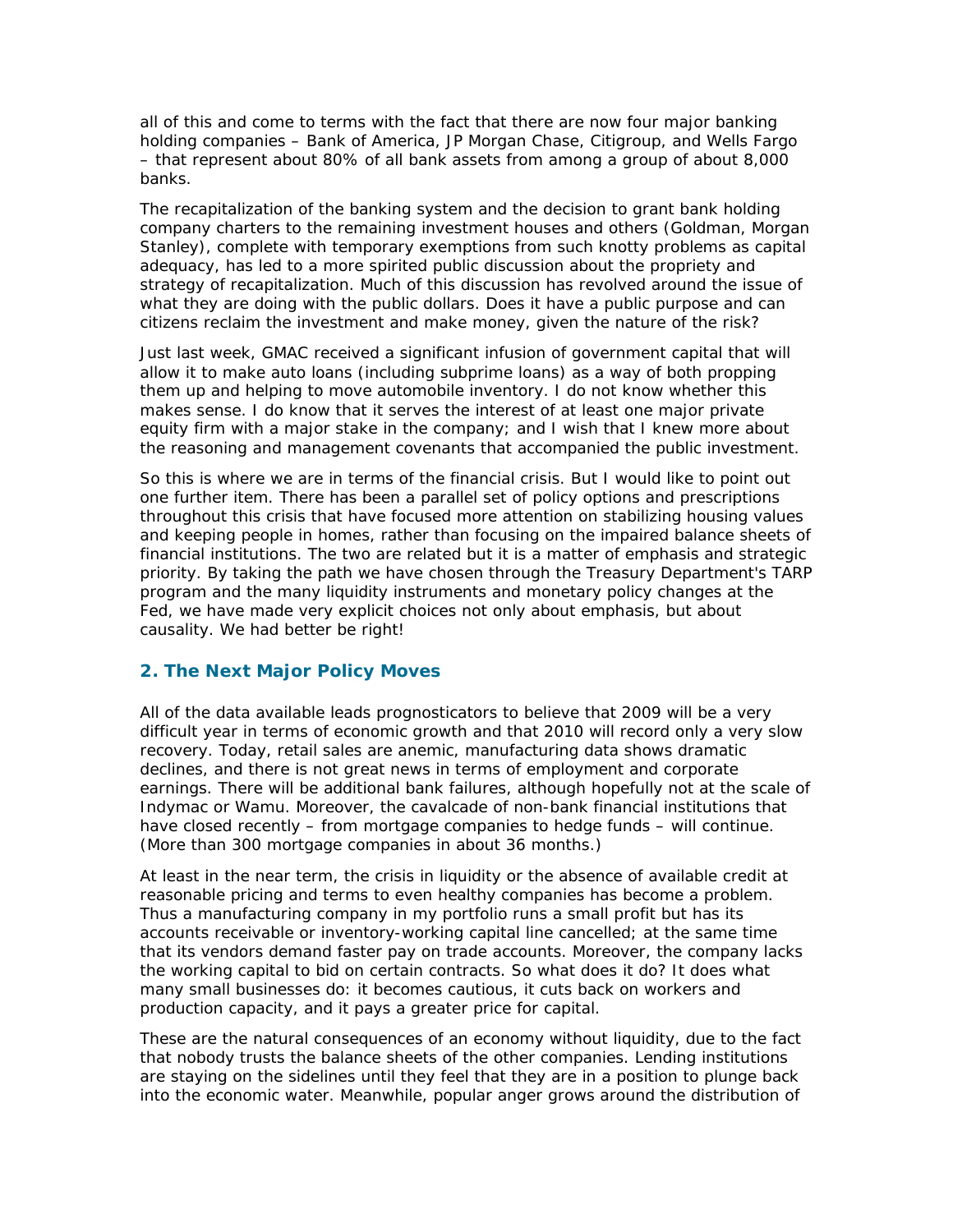Treasury assets to these same companies that are not lending. But only a few papers – The New York Times, Wall Street Journal, Financial Times, and the Washington Post – have given anything close to quality coverage of these issues. Most papers can't afford to follow it or don't understand it.

Looking at 2009, we hope that the unemployment rate does not get to the 10% range as it did in the recession of the early 1980s. The consensus view – for what it is worth - is 8% or a bit north of that. Finally, the massive borrowing that we are doing right now in order to salvage the financial system and stimulate the economy will have its own day of reckoning, although we have collectively decided not to worry about that for a few years. A responsible new national administration worried about rising U.S. debt, higher unemployment, an economic slowdown, and the spectre of the federal entitlement crisis hitting all at once has no choice but to ask tough questions about the nature of Treasury Department banking allocations, as well as the economic multiplier of stimulus dollars.

In the midst of all of this, four extraordinary policy events will unfold over the next several years: 1) a stimulus program; 2) a more serious foreclosure mitigation strategy; 3) the reorganization or reinventions of the financial regulatory system; and 4) the reorganization of the housing finance system.

First, we will create an economic stimulus of about ? trillion dollars – less than some say is needed – designed to create spending power, employment, and optimism. The nature of this stimulus is still being debated and we will not really know its content until the Obama administration moves it through the congressional process. But it will largely flow through State block grants; it will be partially oriented toward *readyto-go* public infrastructure projects, but also geared toward some longer-term economic investments. How we define stimulus or infrastructure spending will mean a lot to the people in this room.

Secondly, we will be forced to offer a more radical solution to housing foreclosures than the present smaller, scattered-shot approaches at Federal, state, and local levels. It will ultimately have to be on the scale of the Depression-era HOLC program, and it must be able to buy down principal as well as re-structure debt terms. There are some important ideas about this floating around including one that I recently read authored by Mark Zandi, the chief economist for Moody's Economy.com. Something more fundamental will have to take place sooner rather than later. Recent data from the Office of the Comptroller of the Currency demonstrates the futility of partial solutions, as almost 60% of the households that had re-structured loans, went back into foreclosure within a short period of time. Keeping people in homes is now a systemic risk problem that if not solved will lead to the further devaluating of real estate in general. It lies at the same edge between systems risk and moral hazard.

Third, as we pick up the wreckage of the past several years, we will have to re-think the overall (and outdated) regulatory system for financial markets. We have too many important institutions and financial products that are not transparent. We have a Securities and Exchange Commission that is fully inadequate to its oversight task; we have multiple banking regulators that have competed for customers rather than competing for quality; we have had a failure of private rating agencies; and we are not able to aggregate across institutions and borders the global information we need to assess risk. Moreover, at almost every level of government – certainly at the Justice Department – we have decided against real enforcement measures that would protect consumers and small investors.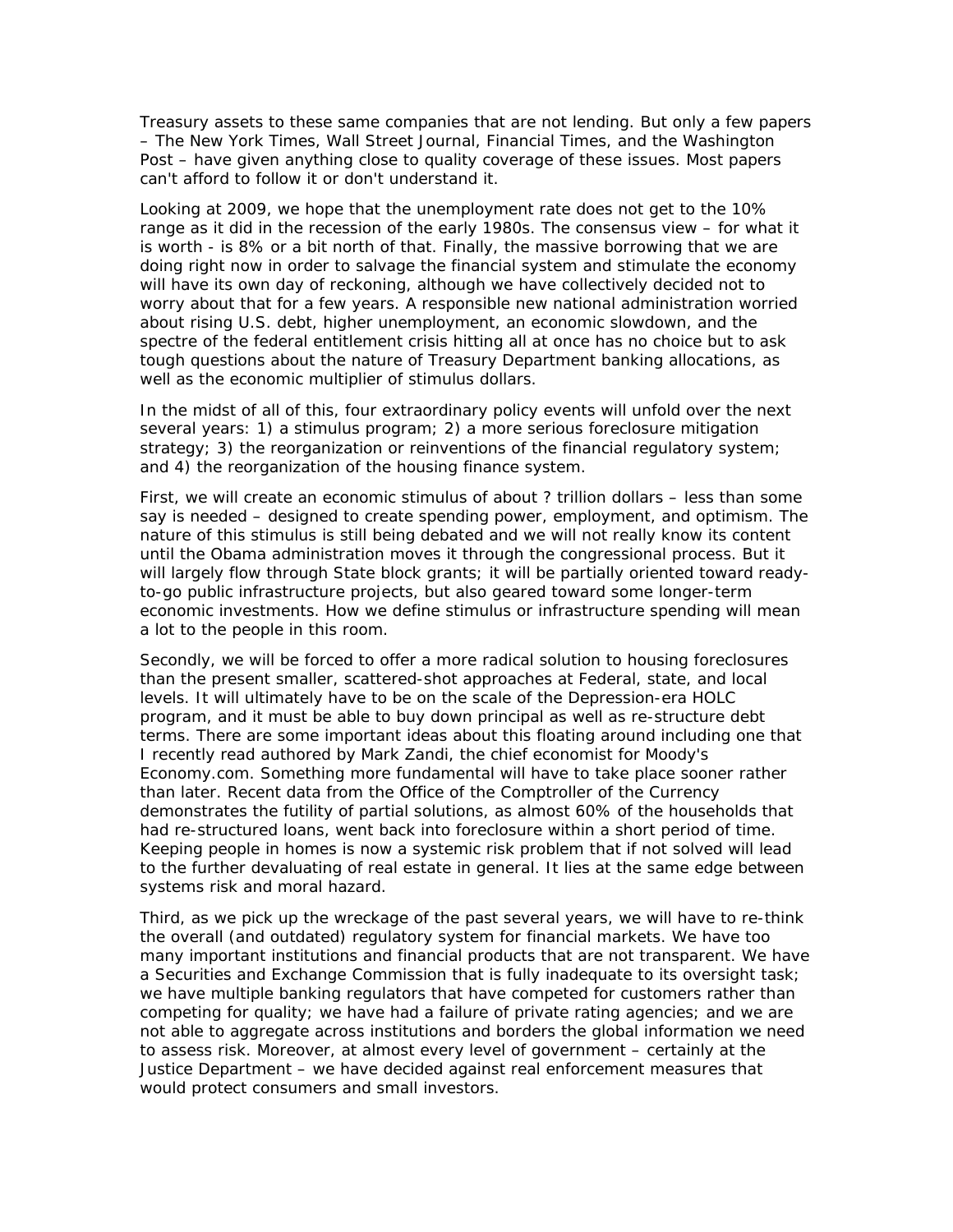Finally, the major Government Sponsored Enterprises that defined housing finance liquidity and held mandates for middle- and lower-income affordability are in shatters. Two of them are in receivership and one of them, FHA, is overwhelmed and hobbled with a new wave of subprime loans that were loaded into the agency as the housing finance system began to melt down. We will have to decide what we want to privatize and what we want to nationalize, and what is not longer needed. America has a long history of GSEs, going back to our rural populist days when we created the Farm Credit Bureau; what is their meaning and function in the 21st century and what form should they take? Moreover, we must re-engineer securitization for all asset classes in ways that insist that risk remains, at least partially, in the hands of originators. George Soros wrote an op-ed in the Wall Street Journal several months ago suggesting that we adopt a securitization system along the Danish model. I do not know if that is the right answer, but it is time to re-think the present system.

These four initiatives create an opportunity to re-think the relationship between public, private, and civic spheres. It is a once-in-a-lifetime opportunity that will affect us for generations. The financial systems collapse of the last two years marked the end of an ideology of market fundamentalism as preached through the constant deregulatory actions and aversion to enforcement that was not just a Republican/Bush-era relic (although much more egregious in the past 8 years). It also resulted from the Democratic Party's awkward grappling with 21st century market mechanisms as it balanced complex constituencies that spanned inner-city neighborhoods and cosmopolitan hedge fund managers. Authors such as Kevin Phillips have done a good job pointing out the influence of Wall Street ideology on both parties and its capacity to limit political discourse and options.

Our task today is to construct a regulatory system that, while not constraining market dynamism and innovation, nonetheless restores the public purpose of finance through more sophisticated forms of transparency, accountability, and responsibility. Most regulatory schemes solve yesterday's problem and not tomorrow's problems. We are going to have to be a little smarter this time if we want to restore confidence in the banking and finance system.

## **3. What should we learn from all of this?**

The short answer is, I hope something. Unforunately, markets have a peculiar capacity to foster amnesia. When they are moving upward, we feel they will never come down and when they are moving downward, we assume the end of civilization as we know it.

**Beware of bubble mania:** The first thing we ought to learn is to be cautious about the bubble syndrome and how it distorts logic. When the technology bubble was at its height we were willing to believe in pretty much anything. We all decided that 'pre-revenue' companies with interesting web sites could have fabulous market values in the absence of any proof that they could make money. We became instant technology experts and bought arguments about the ways in which productivity gains were no longer measured through the profit and loss statements of companies. They represented mysterious forms of productivity that would eventually demonstrate the rationality of market values that seemed unworldly. A few certainly did, but many did not and we watched the NASDAQ evaporate.

At the height of the real estate boom, we decided contrary to history that residential real estate markets only rise and that turning a house into a credit card would be a prudent strategy. In fact, if you still considered your house as just a home, you were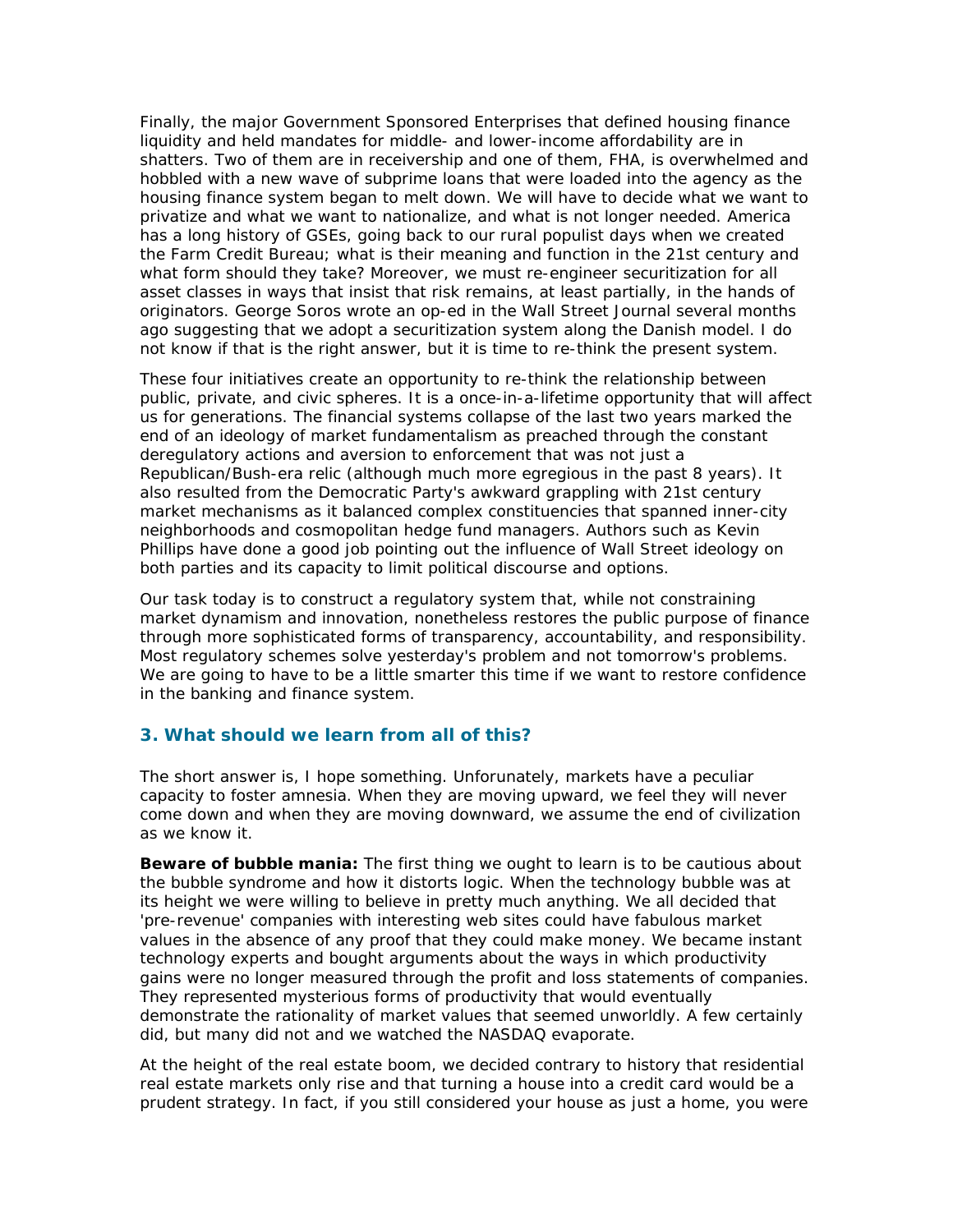thought of as kind of quaint and old-fashioned. Ten years ago if you borrowed money for a house you could afford a mortgage that represented about 3 times your annual income. Thanks to low interest rates, teaser rate loans, and bad underwriting we began to make loans to people where the value of the house was 10 times their annual income. The assumption was that the capacity to refinance or sell the everaccelerating value of the asset would forestall payment problems. We know the eventual result.

The laws of gravity still prevailed. We were not living in a magical period where all the old paradigms could be dismissed no matter how fancy the logic, how popular the sentiment, or how revered the spokesperson.

**Disruptive change is rarely predictable:** A second lesson I hope we learn is what Nassim Taleb teaches in his fabulous book, The Black Swan. We have a tendency, he notes, to overvalue what we know and undervalue what we do not. This is always the prognosticator's dilemma. And in a world where events and change appear to happen so quickly, it is hard to hang your hat on the certainty that disruptive change will not emerge. I once watched an old C-Span re-run of the 1984 Presidential debate (shows you what an exciting life I have) and saw each candidate top the other in terms of their bellicose statements regarding the Soviet Union. Neither of them, nor any of the Soviet scholars at leasing Universities at the time, predicted the rapid demise of the Soviet Union in what turned out to be a matter of just a few years.

If one year ago you told me that Merrill Lynch and Bear Stearns would go out of business and that Freddie Mac and Fannie Mae would have less net worth then most of the people in this room, I would have suggested you seek counseling. But there were some people a few years back who understood this more than conventional experts (and here I am not just talking about professional flat earth and end of time types). The problem of course – is that we have too few people that delve into information and systems in sustained, structural, and historical ways. And more importantly, people are afraid to depart from conventional wisdom; it can be career ending. But in an age when the interconnectedness of events is so extraordinary and the flows of information and values so rapid, the potential for disruptive change (for better and worse) has increased and it is not so easy to predict. This is not a call for crack-pot alarmism (although I like that in small doses) but for a broader range of debate. The NYU economist Nouriel Roubini has turned into a well-respected sage because he called the financial meltdown with remarkable precision in an essay he published in February 2008. I assure you, he was viewed as less than a sage at the time of his analysis – which was, by the way based on pretty sound analytical work.

**Expand the realm of legitimacy:** This brings me to a third point. We have a tendency to limit the nature of legitimate discourse and ideas. This constrains the capacity to learn and innovate. One of the hidden narratives of this crisis is the significant amount of solid research that was done by those of us that work in inner city communities. We were looking at the statistical relationships between subprime loans and foreclosures for a decade or more. We were asking questions about the sustainability of business models that were lending more money to people than they could afford to pay. In some instances we wondered about corruption in a system where brokers appeared to originate assets doomed to fail for which they had no financial stake and all the incentives in the world to keep origination costs high.

To be fair, none of the studies I could reference, including ones authored by my organization, made a case that in any way demonstrated the links between abusive lending or the mounting foreclosure crisis and the broader crisis of American finance.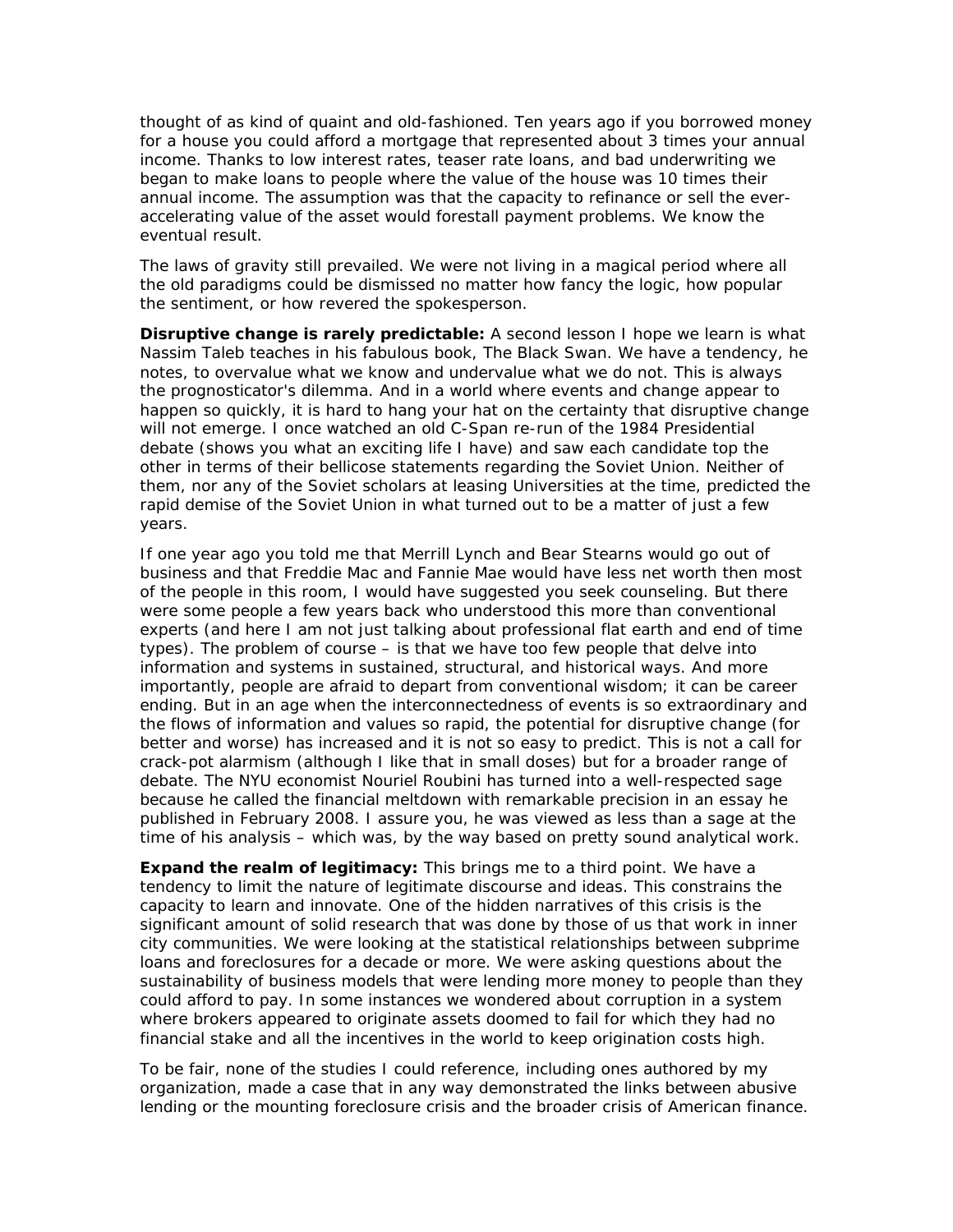So TRF was not exactly prescient in a structural sense, but we understood as others did that something new was happening and that there were clear problems with product sustainability and market regulation. But in a world where we legitimate too narrow a band of ideas, we lose the ability to understand the complex systems within which we operate.

Now you may say that the internet and blogosphere has cured some of the legitimacy problem or is on the way to curing it. I think this is a reasonable assertion. But while it may have helped elect a President (in terms of fund raising and organizing voters), it has not yet created an atmosphere where the current consensus on economic and foreign policy, for example, is infused with more substantive debate and options. This is something that we all must insist on if we are ever going to move beyond the silliness of Cable TV news program options.

**Lack of transparency and information degrades citizenship:** An additional lesson that we ought to learn from all of this has to do with the radical asymmetry that exists today between the financial sector and our ability to understand it. At one odd point of the recent crisis when LIBOR was in the news, the search engine Google recorded millions of hits by Americans trying to figure out what LIBOR stood for, let alone what its meaning was for their lives. I can only imagine that similar numbers were recorded by Google and Yahoo around terms like credit default swaps and derivatives. The important point here is that most of us do not have the ability, time, or interest to understand the very financial instruments that affect us. Financial products and asset classes undergo constant change and this is not only a problem for us ordinary mortals but for those responsible for the governance of financial institutions or those we ask to do appropriate due diligence for investing the assets of nonprofit endowments. I can tell you with certainty that there are many people sitting on the boards of major banking institutions who do not adequately understand the financial statements of the organizations for which they are responsible.

**Consumer protection and system risk are linked:** This financial crisis demonstrated the direct link between systemic risk and consumer knowledge and protection. If you walk into any Federal Reserve Bank you will quickly become aware of the distinctions made between the regulatory part of the operation that oversees banking institutions and the department that enforces and promotes consumer safety and protection. But this crisis should make it clear that the bright line between them is not so bright. We cannot afford a public that is kept out of the loop of how these systems work. We certainly don't have to all become financial experts (God forbid!) but it would be a start to create a framework for a national financial systems literacy campaign and the insistence on consumer safety information that offers some protection and warning. We are better today at regulating the safety of ovens and the transparency of gambling casinos than we are at regulating a \$50 trillion credit default swap industry.

**Tragedy of short-term thinking:** Finally, this crisis has taught us that we suffer from a potentially terminal case of short-term thinking. Short-term profit and loss presentations that drive stock values do not function as long term guardians of corporate value. Now I do not know how you get around this issue but it is an endemic problem. And it is understandable that the short term horizon of institutional investors and the late afternoon report card that comes out every day from the Stock Exchange makes it difficult to execute long-term strategies. This is true not only for public companies but for many companies funded by private equity. When investment banks demanded more and more mortgage products to make incredible securitization fees, they were competing with other firms that were doing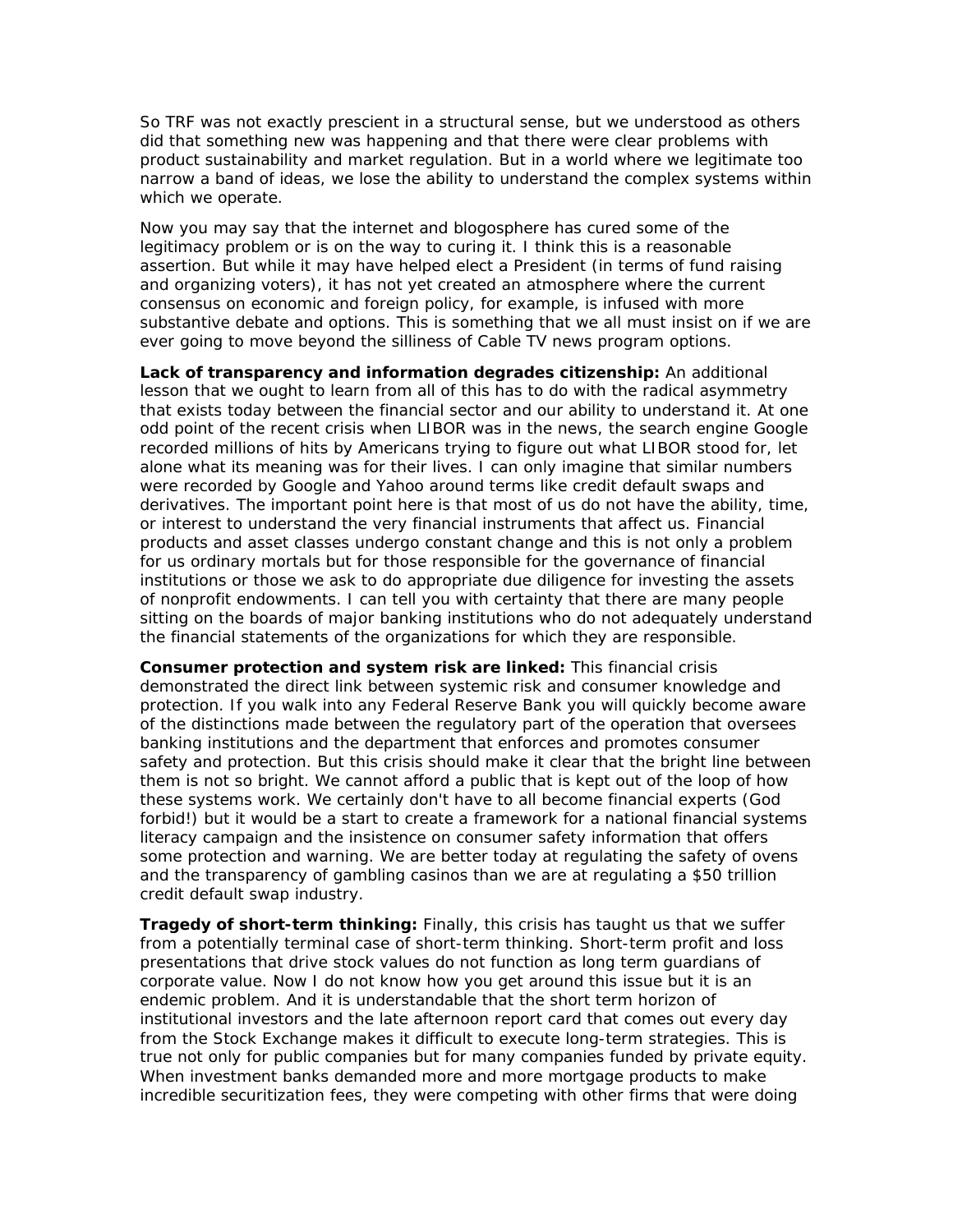the same thing. They ostensibly thought about the risk of their own balance sheets but not the longer-term national or structural risks. Again, this kind of accountability ought to reside in the province of a regulatory system able to ask more fundamental questions. Short-term market adjustments are not adequate for regulating longerterm structural dislocations that are beyond the capacity of a firm or sector.

#### **4. What does this mean for the creative sector?**

Despite the wide variety of circumstances and forms that comprise the creative sector, I think that there are a few general observations that can be made in the midst of the present situation.

**Necessity for collaboration:** There is no top-down, organized bailout for civil society, including that part of civil society that involves arts and culture. We have no Federal Reserve or Treasury Department to define the meaning of systemic risk. We will try to define the stimulus package in ways that support the arts and cultural activity and I am certain that we will have some success. But our work is too often undervalued and disorganized in terms of information and coordinated action. We have ourselves, our customers, our funders, and some important voices in the public and private sector. The principal bailout will only come from organizing those constituents and developing common strategies whose number one goal is to preserve the gains and capacities that currently exist. Today, preservation is growth and development. At the local level there is an exceedingly important role for philanthropy. Philanthropy has the power to convene, facilitate shared resource allocation, and provide technical services that help smaller institutions make tough decisions regarding core functions and short-term preservation measures.

**Defining what counts:** A crisis brings an opportunity to define what is most important – the core part of what you do and what counts the most. In this sense, a crisis can be a painfully clarifying opportunity. A crisis also creates a political screen to eliminate legacy programs and initiatives that are hard to remove for historical reasons but can be justified at a point of financial duress. A crisis is a time to preserve what is core; organize your constituents (including funders) and define what efficiencies can be instituted. How you use a crisis says much about your capacity for strategic thinking and action. Some of the smartest people I know in the business world are *turn around* specialists. They specialize in getting to the essence of what matters and what has to be done and devising ways to move along a path that will get you to a relative state of health or seek an orderly shut down. There are many small organizations and businesses in our sphere that need this kind of turn around logic and assistance to help them get to the essence of what they have and what they must do next.

**Manage cautiously, but think ambitiously:** While the caution instilled by a financial crisis forces us to manage carefully, cautious management should be accompanied by ambitious planning for the post-crisis period. None of us can afford to define our institutional soul only through the logic of scarcity and preservation. A distinction has to be made between short-term caution and long-term vision. On the one hand we have to define what is core and irreducible (and manage around that) and on the other hand we have to define how we will grow and innovate from that core position at the point at which we are able to expand once again. We shrink to grow.

**Emphasize creative sector economic value:** We have built up a very important narrative over the past twenty years regarding the importance in economic